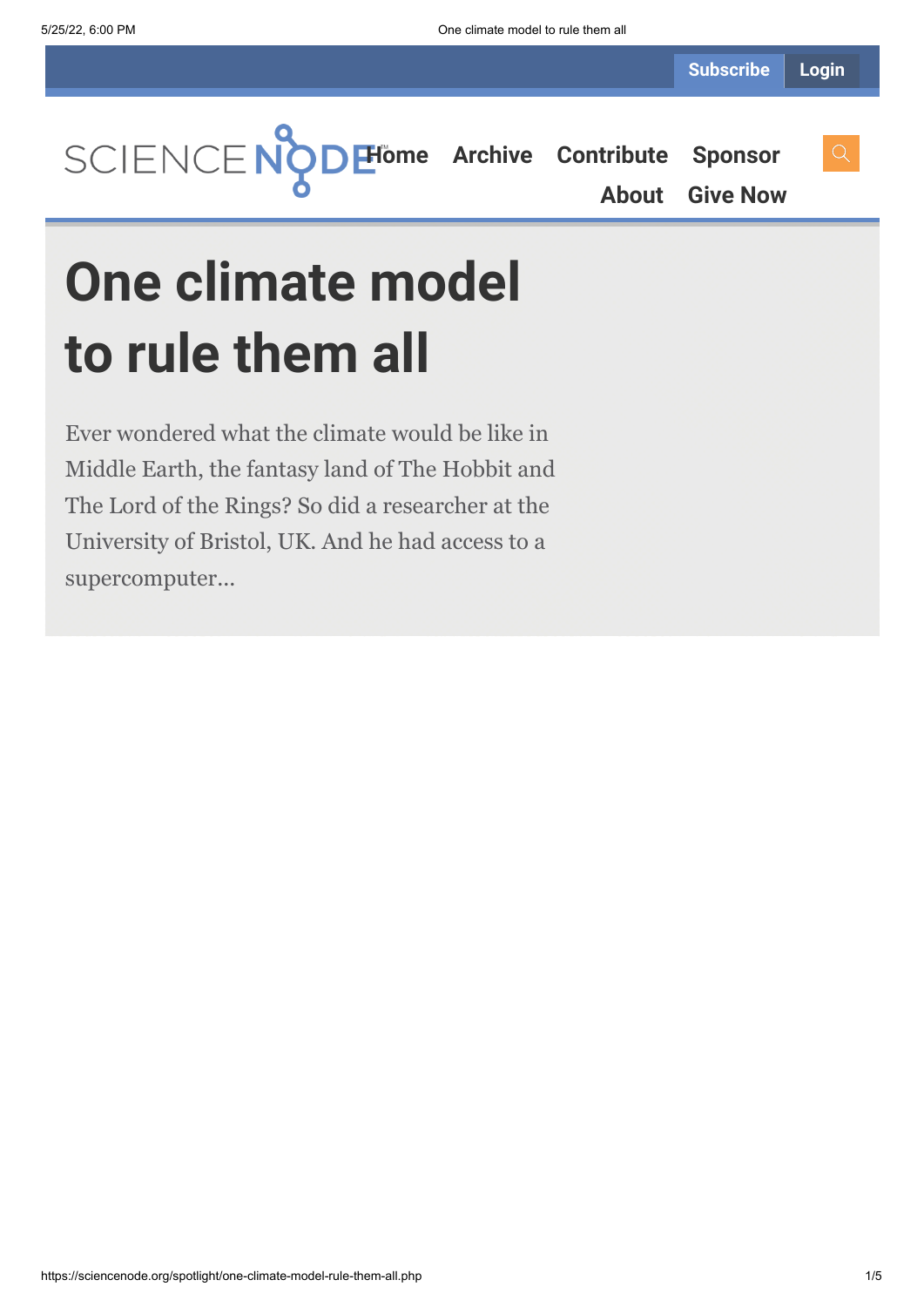#### *Ever*



*Vegetation pattern predicted for Middle Earth. Lunt finds that prevailing winds would have caused the area immediately to the west of the Misty Mountains to be particularly wet. Image courtesy Radagast the Brown.*

*wondered what the climate would be like in Middle Earth, the fantasy land of* The Hobbit *and* The Lord of the Rings? *So did a researcher at the University of Bristol, UK. And he had access to a supercomputer...*

Mordor, the stronghold of evil forces in Tolkien's epic novels, is apparently just like Los Angeles - at least, it's also very hot and dry. And The Shire, home of the Hobbits, has a climate similar to that of Leicestershire or Lincolnshire in the UK. Also, much of Middle Earth would probably be covered in dense forests - assuming, of course, that "the landscape had not been altered by dragons, orcs, wizards, *etc.*," writes the author, Dan Lunt.

Lunt, from the University of Bristol's Cabot Institute, studied the detailed maps Tolkien created of his sprawling fantasy land. Lunt then input

#### **Posted on JAN 8 2014 10:06AM**

### **Share this story**



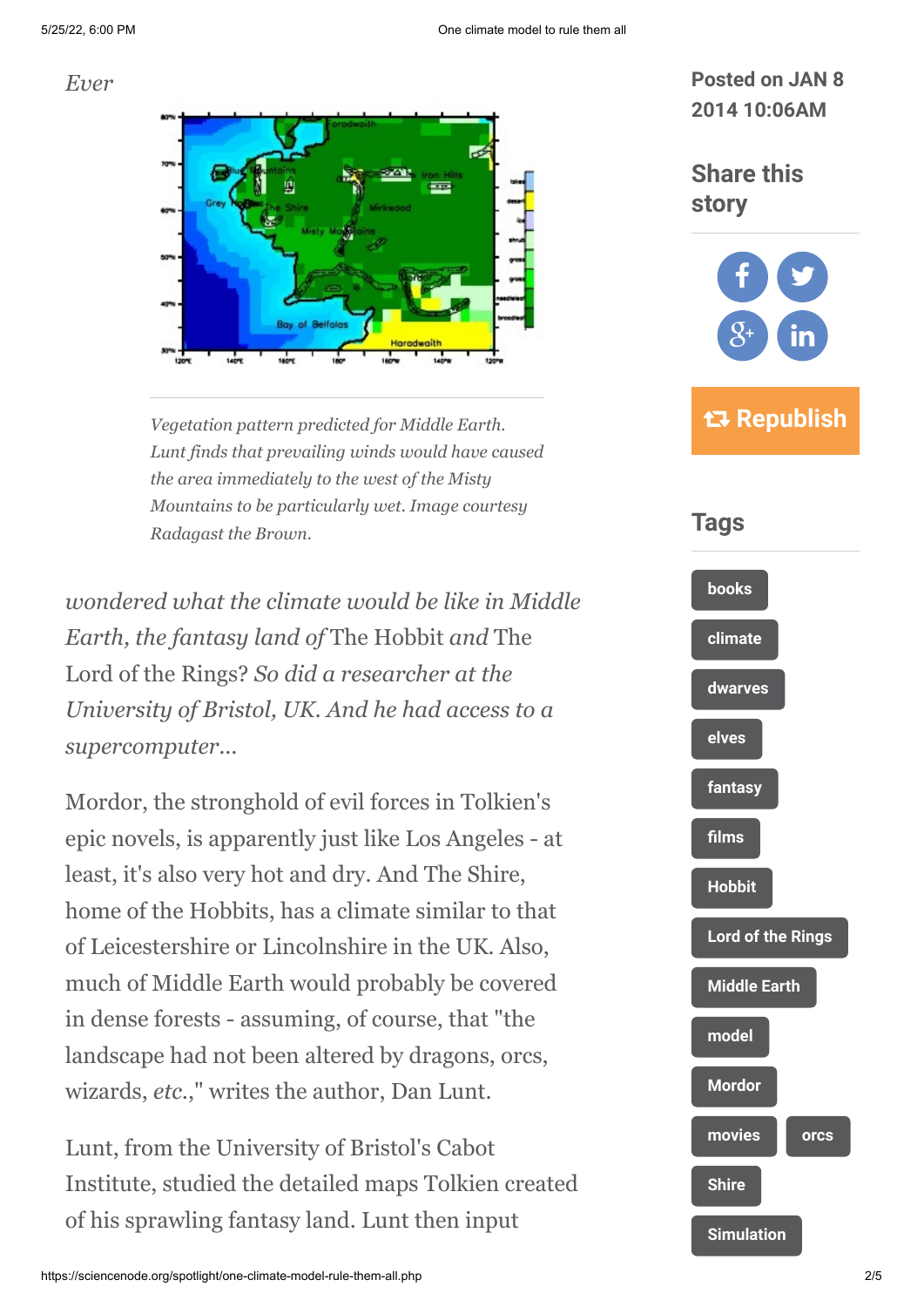#### 5/25/22, 6:00 PM One climate model to rule them all

geographical information gleaned from these maps into a climate model developed by the UK Met Office. The simulations were carried out on the supercomputers of the Advanced Computing [Research Centre, which is home to BlueCryst](https://www.acrc.bris.ac.uk/)al, the University of Bristol's high-performance computing machine. The research, which was published by Lunt under the pseudonym 'Radagast the Brown', was not funded and was set up in the author's spare time.

"Because climate models are based on fundamental scientific processes, they are able not only to simulate the climate of the modern Earth, but can also be easily adapted to simulate any planet, real or imagined, so long as the underlying continental positions and heights, and ocean depths are known," says Richard Pancost, director of the Cabot Institute.

"This work is a bit of fun, but it does have a serious side," explains Lunt. "A core part of our work here in Bristol involves using state-of-the-art climate models to simulate and understand the past climate of our Earth. By comparing our results to evidence of past climate change, for example from tree rings, ice cores, and ancient fossils of plants and animals, we can validate the climate models, and gain confidence in the accuracy of their predictions of future climate."

*The research, published under the title 'The Climate of Middle Earth', is available online, [here](http://www.bristol.ac.uk/university/media/press/10013-english.pdf). Translations are also available in [Elvish](http://uk.sitestat.com/bristol/bristol-ext/s?.news.2013.10013_html.10013-elvish.pdf&ns_type=pdf&ns_url=http://www.bristol.ac.uk/university/media/press/10013-elvish.pdf) and [Dwarvish.](http://uk.sitestat.com/bristol/bristol-ext/s?.news.2013.10013_html.10013-dwarfish.pdf&ns_type=pdf&ns_url=http://www.bristol.ac.uk/university/media/press/10013-dwarfish.pdf)*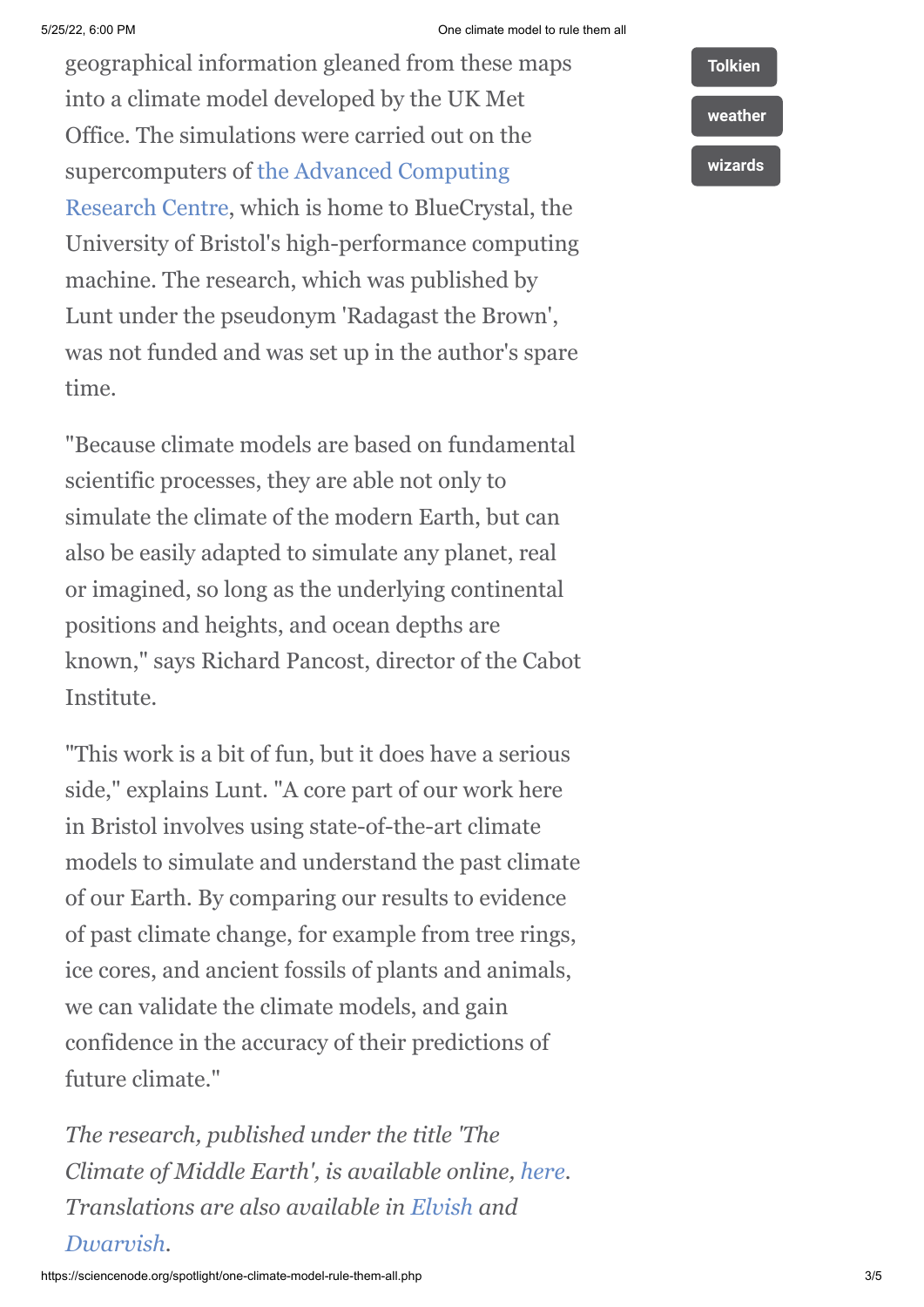*- Andrew Purcell*

## **Join the conversation**



Do you have story ideas or something to contribute? **Let us know!**

#### **OUR UNDERWRITERS**

Thank to you our underwriters, who have supported us since the transition from International Science Grid This Week (iSGTW) into Science Node in 2015. We are incredibly grateful.

#### **[View all underwriters](https://sciencenode.org/about/index.php)**

#### **CATEGORIES**

**Advanced [computing](https://sciencenode.org/archive/?year=2016&category=Advanced%20computing) [Research networks](https://sciencenode.org/archive/?year=2016&category=Advanced%20computing&category=Research%20networks) [Big data](https://sciencenode.org/archive/?year=2016&category=Advanced%20computing&category=Research%20networks&category=Big%20data) [Tech trends](https://sciencenode.org/archive/?year=2016&category=Advanced%20computing&category=Research%20networks&category=Big%20data&category=Tech%20trends) [Community building](https://sciencenode.org/archive/?year=2016&category=Advanced%20computing&category=Research%20networks&category=Big%20data&category=Tech%20trends&category=Community%20building)**

#### **CONTACT**

**Science Node** Email: **[editors@sciencenode.o](mailto:edit%6F%72s@s%63%69encenode.%6F%72%67)** Website: **[sciencenode.org](https://sciencenode.org/) GIVE NOW** 

Copyright © 2022 Science Node ™ | **[Privacy Notice](https://sciencenode.org/privacy/index.php)** | **[Sitemap](https://sciencenode.org/sitemap/index.php)**